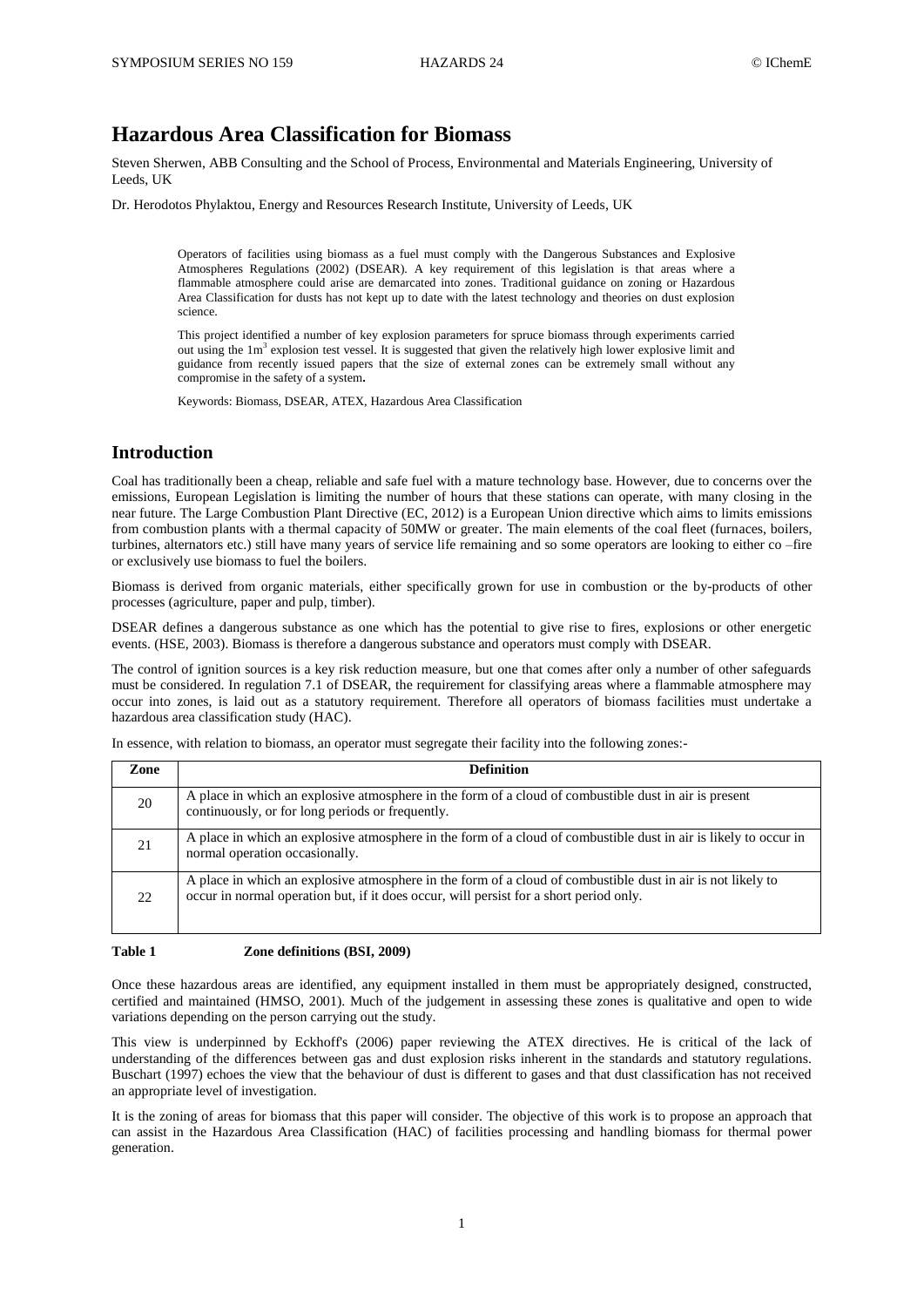### **Methodology**

All the tests were carried out using the University of Leeds  $1m<sup>3</sup>$  explosion test vessel. The material tested was a spruce wood dust taken from a PowerStation dust extraction system. Following elemental analysis, it was established that the material had a stoichiometric concentration in air of  $250g/m<sup>3</sup>$ .



**Figure 1 The University of Leeds modified 1m<sup>3</sup> explosion test vessel**

As has been well described by Sattar et Al (2013), the vessel was modified from the design laid down in ISO 6184 and BS EN 14034 for biomass testing by having a larger injection pot (10L vs. 5L), a disperser sphere rather than a 'C' ring and a longer ignition delay.

### **1. RESULTS**



The peak pressure ratio is approximately 8.8 at a concentration just above  $600 \text{g/m}^3$ . This is almost 3 times the theoretical stoichiometric ratio. The  $K_{st}$  remains high at high equivalence ratios and there is no significant reduction as the mixture becomes richer.

No over pressure was observed at  $60g/m^3$  but a slight pressure rise was observed at a nominal  $80g/m^3$  (90g of material injected). Although the rise of 0.19Bar is less than the 0.3Bar used as a benchmark in the standard, it was decided to use this concentration as the LEL for this material. It will be noted though that the overpressure at this level was low.

Using this relatively high (for a dust) LEL, implies that the generation of a flammable atmosphere outside of the containment of equipment would require a very extensive dust cloud and a large loss of containment.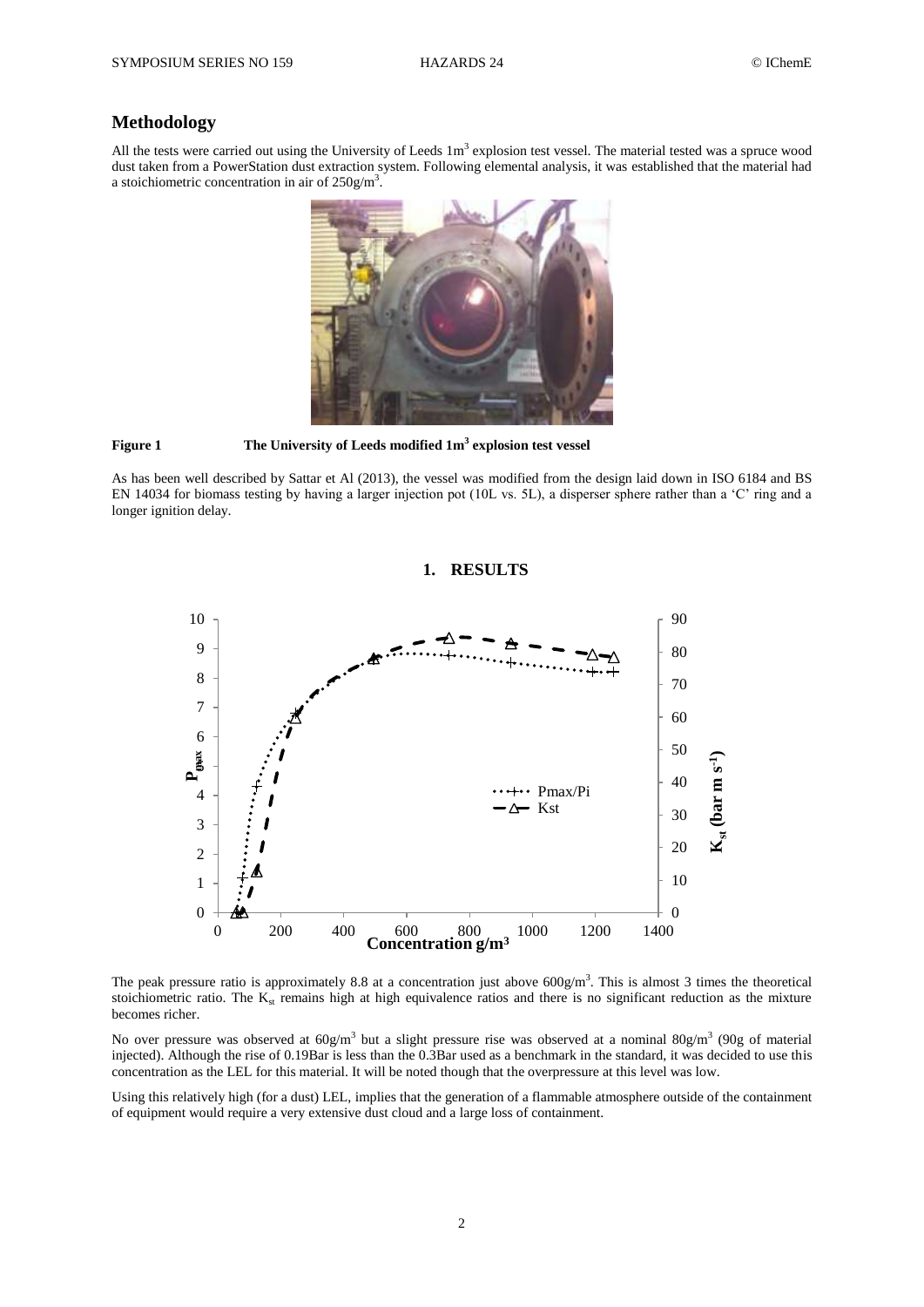# **Discussion of Results**

#### **Comparison of Biomass results with Coal Dust**

As many of the users of Biomass will be changing from processing and firing with coal or Pulverised Fuel (PF) to Biomass, it is useful to compare the findings for biomass against the results for ESB supplied coal tested under the same conditions using the same equipment.

| <b>Sample</b>  | Bulk density $(Kg/m^3)$ | Moisture $(\% )$ | $A/F_{mass}$ | Stoich $F/A$ (g/m <sup>3</sup> ) |
|----------------|-------------------------|------------------|--------------|----------------------------------|
| Coal           | 407.4                   | 12.4             | 11.03        | 108.78                           |
| Spruce Biomass | 250.9                   | 8.2              | 6.63         | 181.06                           |

| <b>Table 2</b> | Comparison of tested biomass and coal dust properties |  |
|----------------|-------------------------------------------------------|--|
|                |                                                       |  |

The first graphs plot the maximum overpressure measured for each fuel against concentration and equivalence ratio.





When using equivalence ratio as the basis, the two materials behave in much the same way. When the overpressure is plotted against mass concentration, the measure more likely to be used in industry, it can be seen that the coal displays a more pronounced peak before subsiding whilst the explosion overpressure remains high for the richer mixtures.

Next, the  $K_{st}$  or volume independent peak explosion pressure rate rise for each material was plotted.



**Figure 3 Comparison of Coal and Biomass Kst Vs. Equivalence Ratio and concentration**

Here, the coal can be seen to be more volatile than the biomass with a more pronounced decay for the richer mixtures.

### **Application to Hazardous Area Classification**

When classifying biomass processing buildings into zones, the guidance in IEC 60079-10-2, (2009) and the DSEAR ACOP L138 (2003) would drive an operator to classify large areas of buildings where biomass is handled as zone 22. This adds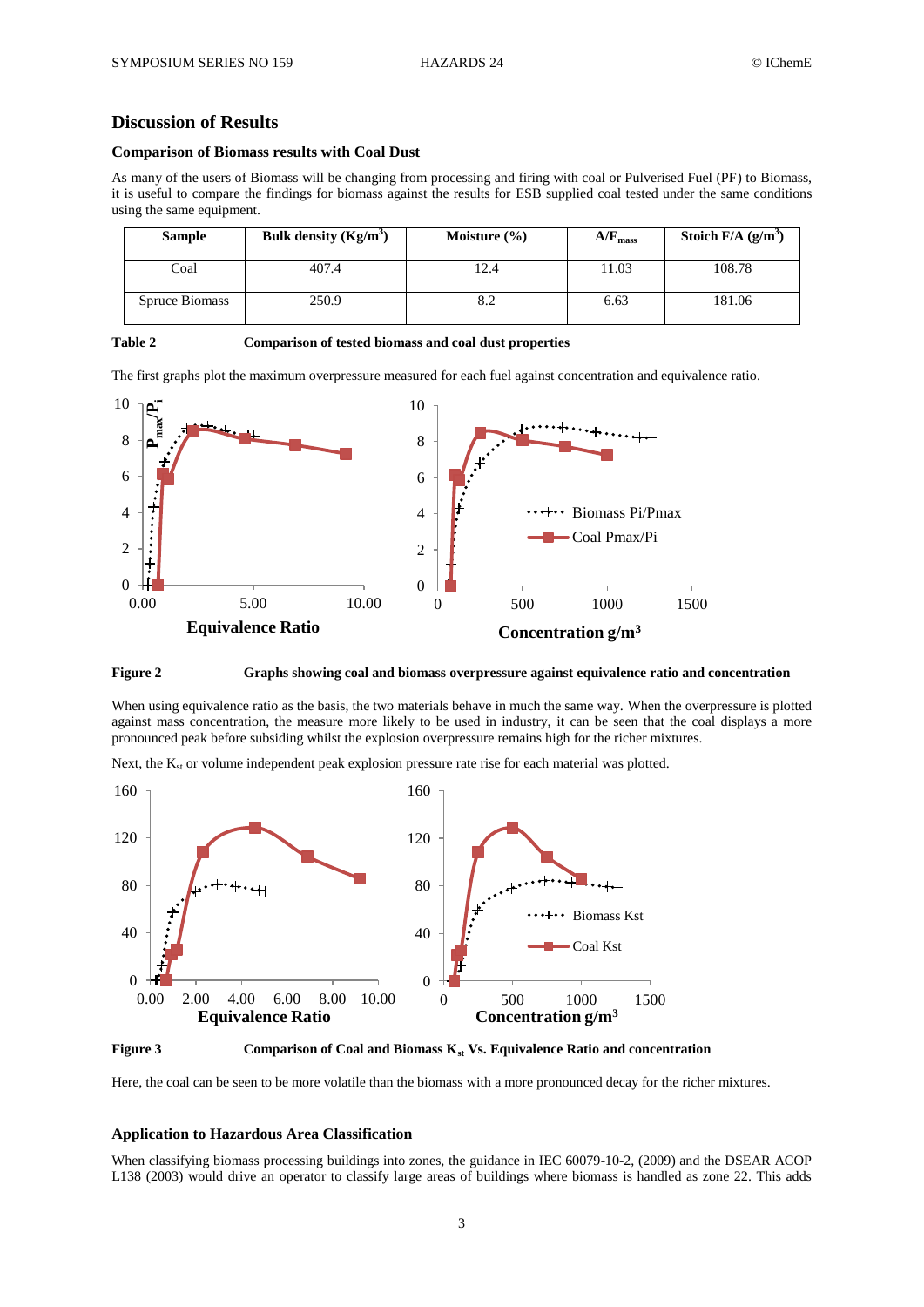capital and revenue costs as well as requiring specialist inspection and maintenance routines for the life of the installed equipment.

The current guidance and standards appear to take the methodology used for gas and vapour zoning and relate this directly to dust. This view is held by Eckhoff (2000) who compares the standards that dust flammable area equipment is constructed to with the standards for gas equipment. For equipment to ignite a flammable dust cloud, the dust must either:-

- Settle on the apparatus and then ignite through an elevated surface temperature which takes a finite period of time and then ignite the still suspended dust cloud.
- Enter the apparatus through a gap, remain in the flammable region, be ignited through an electrical or mechanical spark or hot surface, explode and then again ignite an external dust cloud that must be in suspension

Both of these scenarios are credible inside dust handling equipment where additional safeguards must be taken to either prevent ignition sources becoming effective or mitigating the effect of explosion, as required by Regulation 6 of DSEAR. However, outside equipment, the presence of dust should not necessarily mean that there is an explosion risk.

In order for there to be an explosion risk, the dust must be in the flammable range. In general industry, there are tight controls over workplace dust levels, laid out in the Control of Substances Hazardous to Health Regulations. This limits the amount of inhalable dust that can be present in a work atmosphere to  $10$ mg/m<sup>3</sup> (HSE, 2002).

Hence, in a well-managed workplace, which is typical of a PowerStation, it is highly unlikely that the level of aerated dust will exceed the LEL during normal operation, meaning an external zone 21 in the general building is not required.

The definition of a secondary release is taken from IEC 60079-10-2 and is, "release that is not expected to occur in normal operation and, if it does occur, is likely to do so only infrequently and for short periods. For example, a dust handling plant where deposits of dust are present.". To further clarify this definition, IEC 60079010-2 goes on to state, "Consideration of major or catastrophic plant failures is not required in assessing potential sources of release."

In practice, large dust clouds formed outside of equipment in the open air are formed by large failures of equipment, often after a primary explosion and result in secondary explosions. In carrying out the literature review, the only incidents found involving dust explosions outside of equipment were secondary explosions.

Dust fires are common but a primary explosion taking place in a building would appear to be exceedingly rare. Eckhoff reinforces this by stating that accumulations of dispersible dust should be controlled to prevent secondary explosions.

Lofted dust forming a cloud in the flammable range through smaller failures are unlikely to remain airborne long enough to be ignited in the open air, a view backed up by Eckhoff (2000).

So, with these factors in mind, it is suggested that the application of Zone 22 to external areas of a building be limited to those areas where a credible and foreseeable failure can give rise to an aerated dust cloud that will persist for longer than a few minutes. Certainly treating a pile of material as a source of release as required by DSEAR does not fit this definition.

Leaks from duct and pipe joints, equipment packed glands and rotary mechanical seals are unlikely to release enough material to enter the flammable range except right beside the source of the leak.

Of course, care must be taken to remove accumulations of dust and to keep the area as clean as possible but this would be to mitigate the effects of a secondary explosion. The ignition source for such an explosion is more than likely to be the flame front from the primary explosion but such an event certainly fits the criteria of a 'catastrophic failure' and so the zoning of such areas is not seen as an appropriate layer of protection.

### **Conclusions**

The following conclusions were reached from interpreting the results and interrogating and collating the existing standards and new research.

It is suggested that it is difficult to enter the flammable region for biomass dust outside equipment without a catastrophic failure. The LEL of the tested biomass is quite high compared to other combustible dusts. In the open air, dust clouds entering the flammable region are rare and when they do occur, it is either the result of a primary explosion, a catastrophic failure or they are extremely transient.

A dust cloud can only be created by additional aeration of a deposit meaning that the way DSEAR treats a pile of material as a source of release is incorrect as it requires an external influence to get it airborne and into the flammable region. As described above, this would most likely be as the result of a catastrophic event, something that need not be considered in identifying the zone of an area (BSI, 2009).

Most un-certified equipment during normal operation installed in open plant areas should not ignite dust clouds, providing it is not extremely hot, has naked flames or open incendive sparks. Even when a dust cloud can be generated in the open air, the chance of an uncertified piece of apparatus being an effective ignition source is exceedingly low. The way that equipment ignites dust and gas is different and the protection concepts for gas are not applicable to dust. This is especially pertinent in the open air. For this reason, the rational for zoning large areas of open plant is not there and uncertified